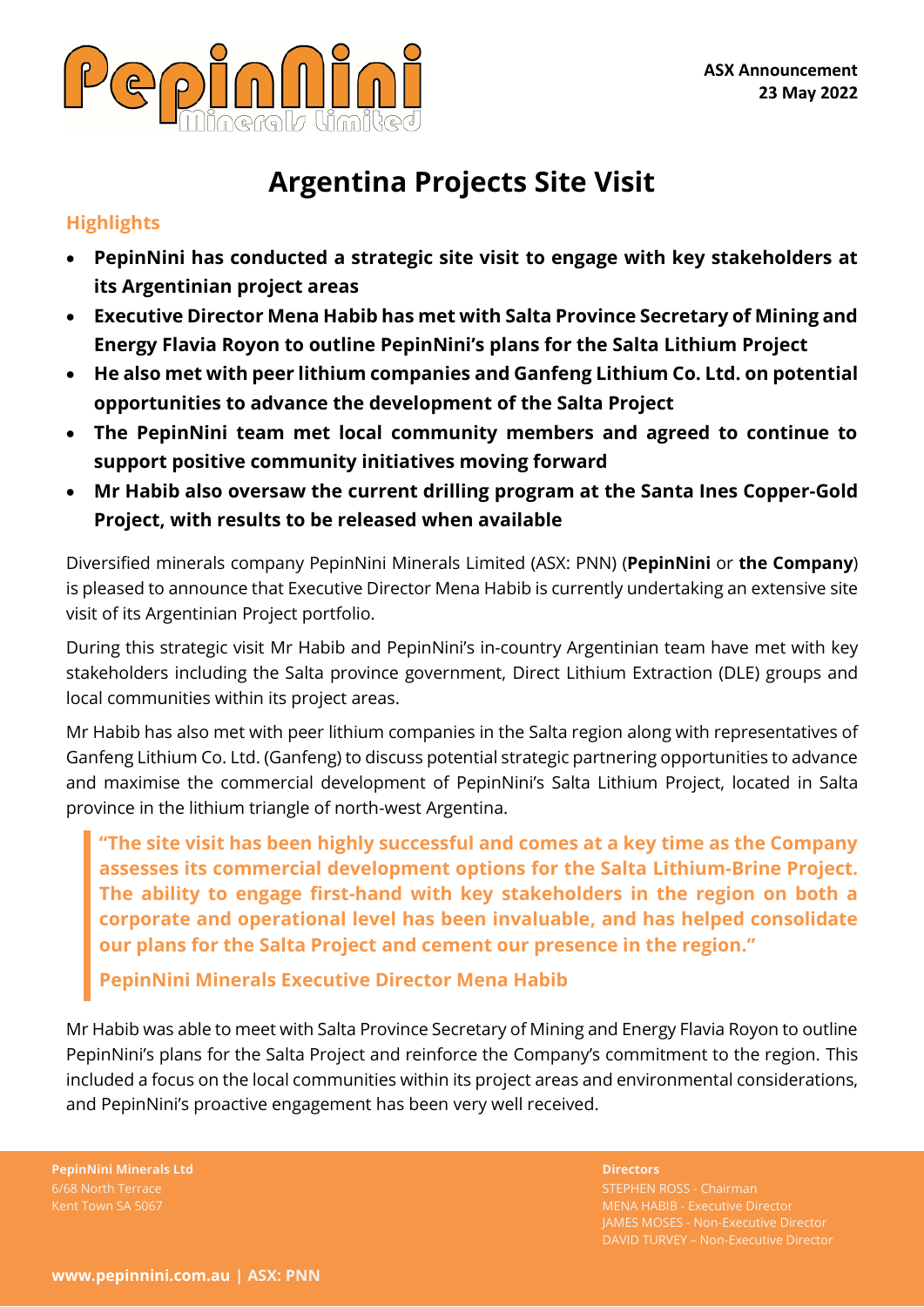



Figure 1: PepinNini Executive Director Mena Habib, PepinNini Argentina lawyer Nicholas Ferla, Salta Province Secretary of Mining and Energy Flavia Royon and PepinNini Geologist German Chaparro.

As part of its community engagement, the PepinNini team met with members of the local community at Tolar Grande, a small village south of the Pocitos salar. A core focus for the Company is to work with community leaders to establish programs that will deliver meaningful benefits for local communities.

Members of the PepinNini team participated in an environmental clean-up day at Tolar Grande, providing supplies and personnel, and it has agreed to continue to support community initiatives moving forward.

### **Meeting Ganfeng Representatives**

Mr Habib met with members of Ganfeng's Argentinian team to discuss ways in which the two companies may collaborate and co-operate to advance their respective project areas in the Salta region.

The two companies enjoy a positive working relationship, having recently entered into an agreement over a proposed brine pipeline from Ganfeng's Mariana Lithium-Brine Project that would pass through PepinNini's Santa Ines Copper-Gold Project (ASX announcement, 24 September 2021), and they are looking at ways to further strengthen this relationship.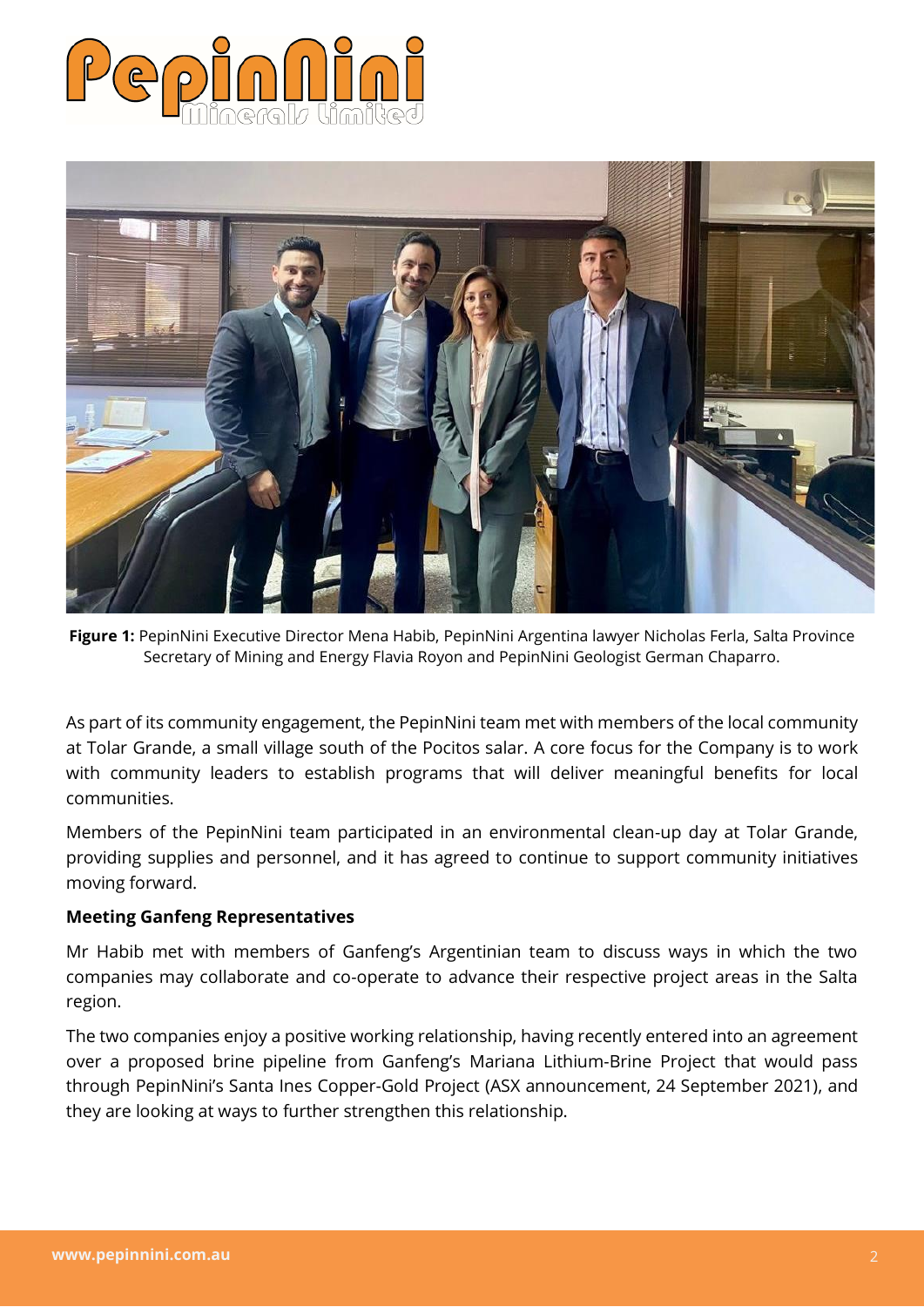

### **Santa Ines Copper-Gold Project Drilling**

During the site visit Mr Habib also oversaw the Company's maiden drilling program at its 100%-owned Santa Ines Copper-Gold Project. The Project consists of four mining licences over a total area of 61.5 $km^2$  in Salta province, and represents a potential large-scale copper-gold porphyry target.

Five diamond core holes for a total of 600 metres are planned at priority targets in the current drilling program. Drilling has progressed well, and results will be released when available upon receipt of assay results.



**Figure 2:** PepinNini Executive Director Mena Habib at the Santa Ines Copper-Gold Project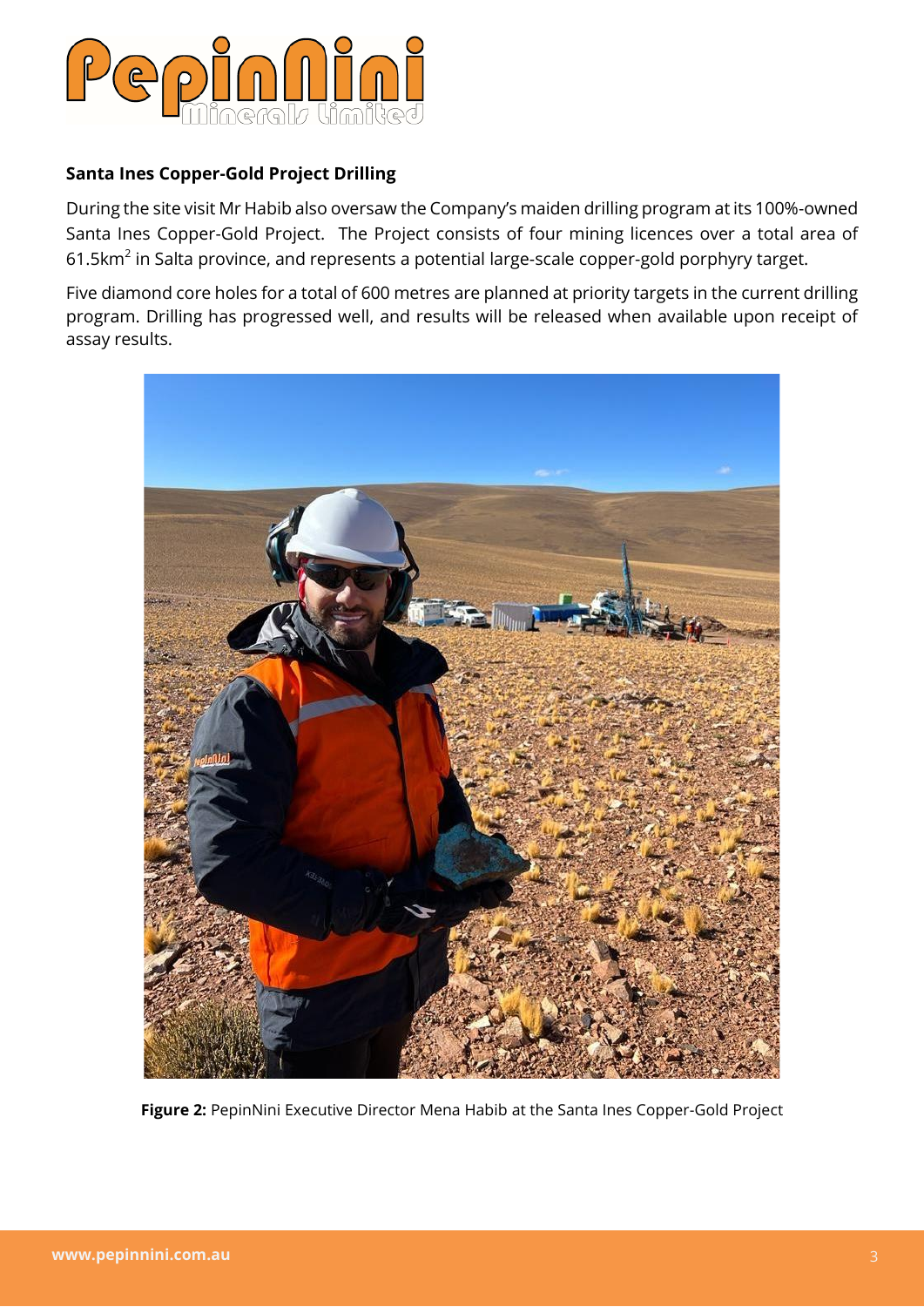



**Figure 3:** Members of PepinNini's Argentinian field team

Mr Habib also attended a mining conference organised by the Salta government and will conclude his visit by attending a major global lithium conference from 31 May to 1 June 2022.

Authorised for release by the Board of PepinNini Minerals Limited.

#### **-ENDS-**

### **For further information contact:**

PepinNini Minerals Limited E: admin@pepinnini.com.au T: +61 8 8218 5000

Additional information on PNN is available at [www.pepinnini.com.au](http://www.pepinnini.com.au/)

#### **About PepinNini Minerals**

PepinNini Minerals Limited is a diversified ASX-listed mineral resources exploration company with a portfolio of projects in demand driven commodities. It is focused on the systematic exploration and development of its projects. These include the Salta Lithium Brine Project in the prolific lithium triangle in the Salta Province in Argentina, the Eyre Peninsula Kaolin-Halloysite Project, strategically located on the Eyre Peninsula in South Australia, and the Musgrave Nickel-Copper-Cobalt-PGE Project in the Musgrave Province in northern South Australia. The Company also holds the Santa Ines Copper-Gold Project in Argentina, located in the same geological setting as BHP's world-class, nearby Escondida Copper-Gold Mine in Chile.